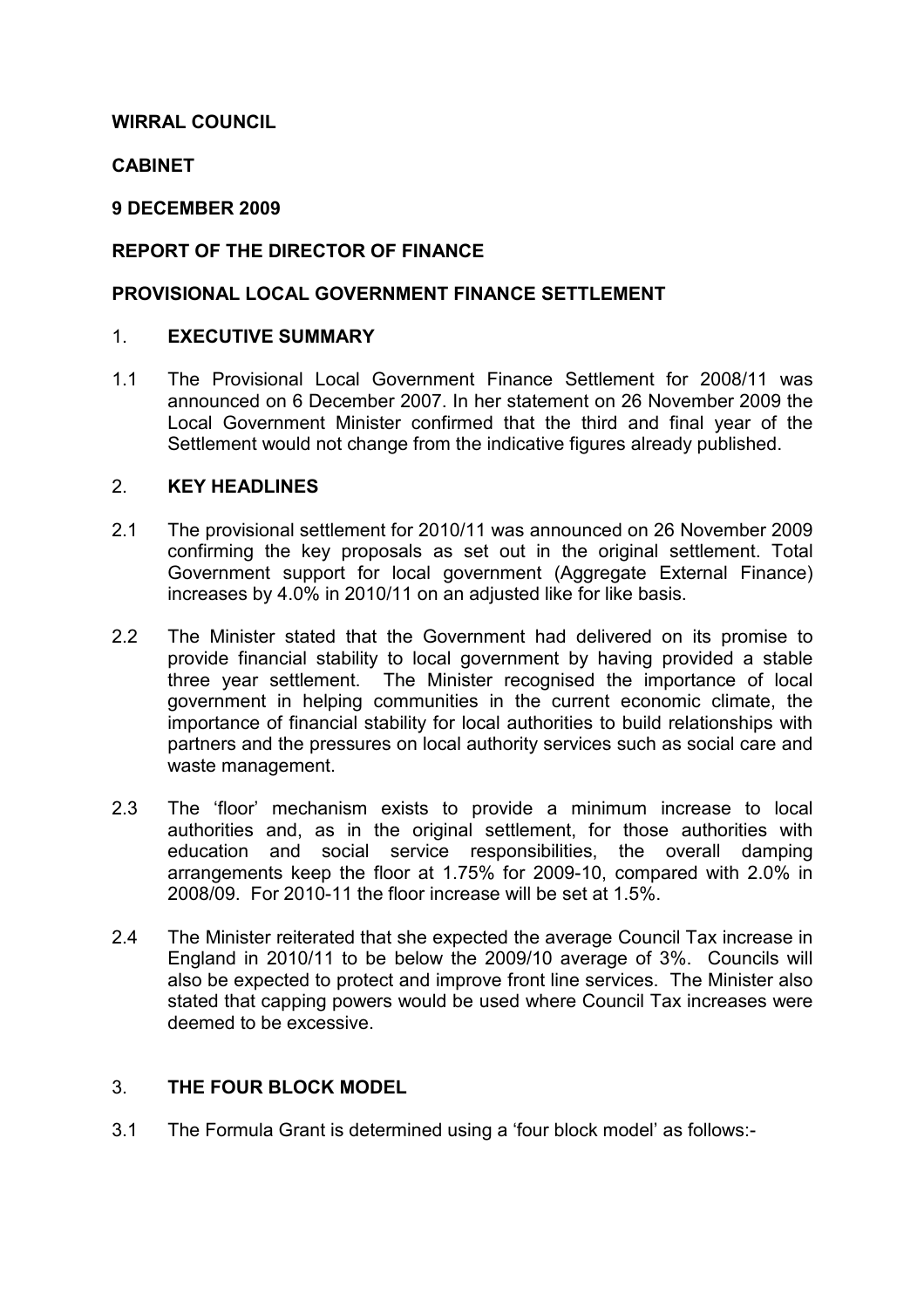- Relative Needs This block is based upon formulae that cover seven different blocks and is designed to reflect the relative needs of individual local authorities in providing services.
- Relative Resources This is a negative figure, which takes account of the fact that areas that can raise more income locally require less support from Government to provide services. It seeks to recognise the differences in the local income that individual Councils have the potential to raise.
- Central Allocation Once the Relative Needs and Relative Resources have been taken into account, the Government distributes the balance of the overall grant available to local authorities on a per capita basis.
- Floor Damping The mechanism for damping grant changes seeks to provide authorities with a minimum year on year grant increase. This however will result in a deduction of £7.3 million from total formula grant for Wirral in 2010- 11.

| 3.2 |  |  |  |  |  | Wirral will receive the following Formula Grant allocated over components:- |
|-----|--|--|--|--|--|-----------------------------------------------------------------------------|
|-----|--|--|--|--|--|-----------------------------------------------------------------------------|

| Components                 | 2009/10   | 2010/11   |
|----------------------------|-----------|-----------|
|                            | £ million | £ million |
| <b>Relative Needs</b>      | 125.4     | 128.5     |
| <b>Relative Resources</b>  | $-25.3$   | $-25.1$   |
| <b>Central Allocation</b>  | 60.2      | 61.8      |
| <b>Floor Damping</b>       | $-7.6$    | $-7.3$    |
| <b>Total Formula Grant</b> | 152.7     | 157.9     |

## 4. FORMULA GRANT COMPARISON

4.1 The following table compares the formula grant for each year with the preceding year. The minimum increase, represented by the floor mechanism, has been set at 1.75% for 2009-10 and 1.5% for 2010-11.

| Authority            | 2009/10  | 2010/11  |
|----------------------|----------|----------|
|                      | % change | % change |
| England              | 2.8      | 2.6      |
| <b>Met Districts</b> | 2.9      | 2.6      |
| Knowsley             | 1.8      | 1.5      |
| Liverpool            | 1.8      | 1.5      |
| Sefton               | 2.7      | 2.4      |
| St. Helens           | 3.5      | 2.8      |
| Wirral               | 3.7      | 3.4      |

4.2. The increase of 3.4% for Wirral compares favourably with the national increase of 2.6%, the Metropolitan average increase of 2.6%, and other Merseyside authorities.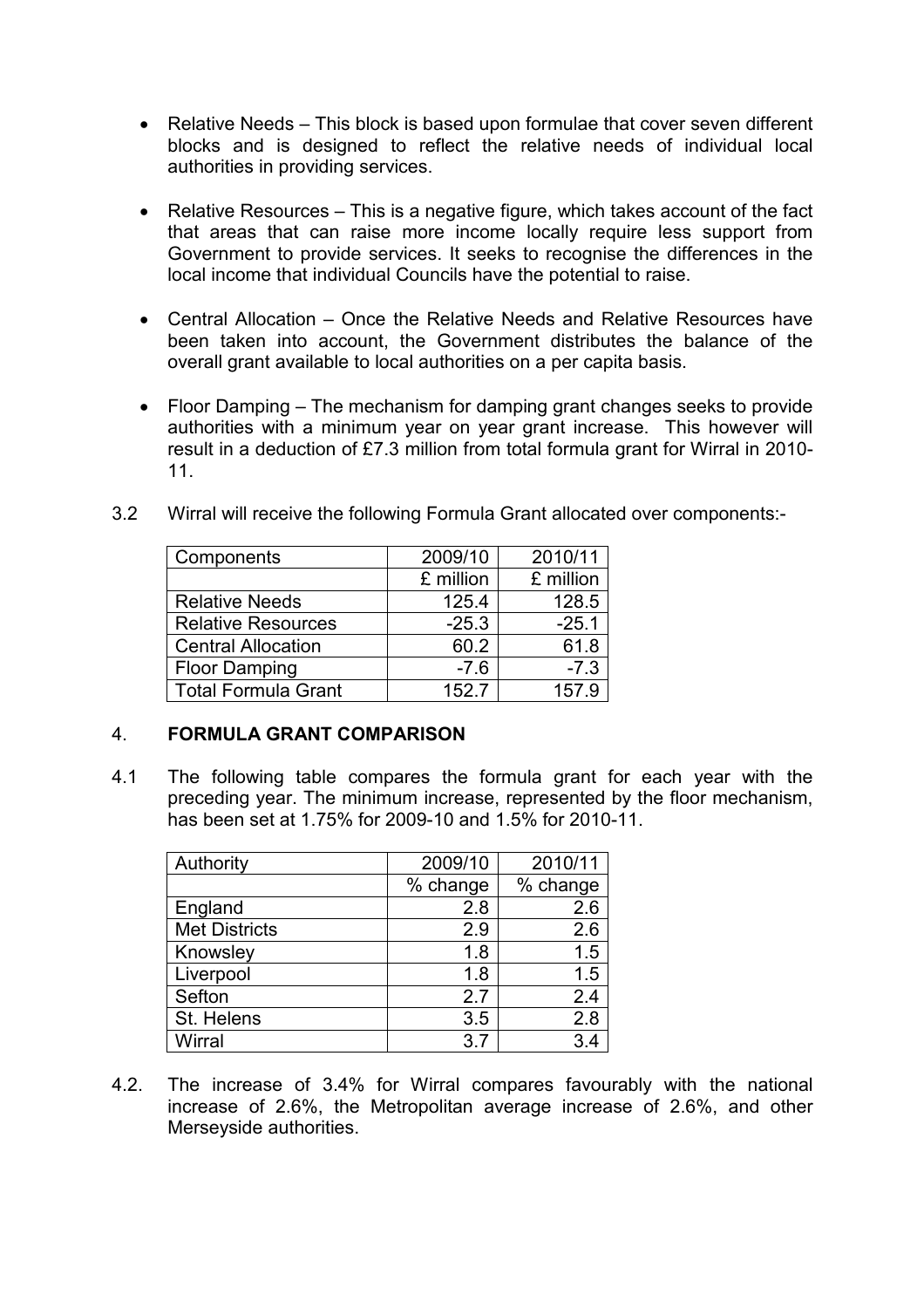## 5. OTHER GRANTS

- 5.1 Members will be aware that a number of specific grants transferred into the Area Based Grant (ABG) with effect from 1 April 2008. Information regarding the level of specific grants and ABG is still awaited from various Government departments.
- 5.2. The Supporting People Grant estimated at £10.3 million will be transferred into the ABG in 2010/11 after previously being a specific grant.
- 5.3. The Reform Grant will be maintained at the increased level previously indicated which for Wirral is an increase from £1.52m to £1.87m. 2010-11 will be the final year of the Reform Grant as the Department of Health expects local authorities to be delivering the savings from implementation of the personalisation agenda from 2011.
- 5.4. The transfer of funding from the Learning and Skills Council was not identified in the Provisional Settlement.
- 5.5. The Department of Health (DH) is providing £210m in 2010-11 and an additional £210m in 2011-12 to part fund the cost of free personal care to be implemented from 1 October 2010. The total annual cost is estimated by DH to be £670m, the balance of £250m (£125m in 2010-11) will be met by local authorities.

## 6. DEDICATED SCHOOLS GRANT

6.1 Since 2006/07 most school funding has been in the form of a ringfenced grant, the Dedicated Schools Grant (DSG). The provisional Dedicated Schools Grant for the next year has been announced as:

| 2009/10 | £188.116m |
|---------|-----------|
| 2010/11 | £194.988m |

6.2. This represents an increase from the 2010/11 figure reported to Cabinet on 23 February 2009 of £0.5 million. The DSG is however subject to change to reflect a later pupil count and local authorities with falling school roles including Wirral will therefore receive a reduced allocation from that announced. Consequently the 2010/11 figure should be treated with an element of caution.

## 7. CAPPING

71. The Government has indicated that it expects average Council Tax increases to be below the 2009-10 level which was 3%. Capping powers will be used to protect Council Taxpayers from excessive increases and in 2009-10 were used where increases exceeded 5%.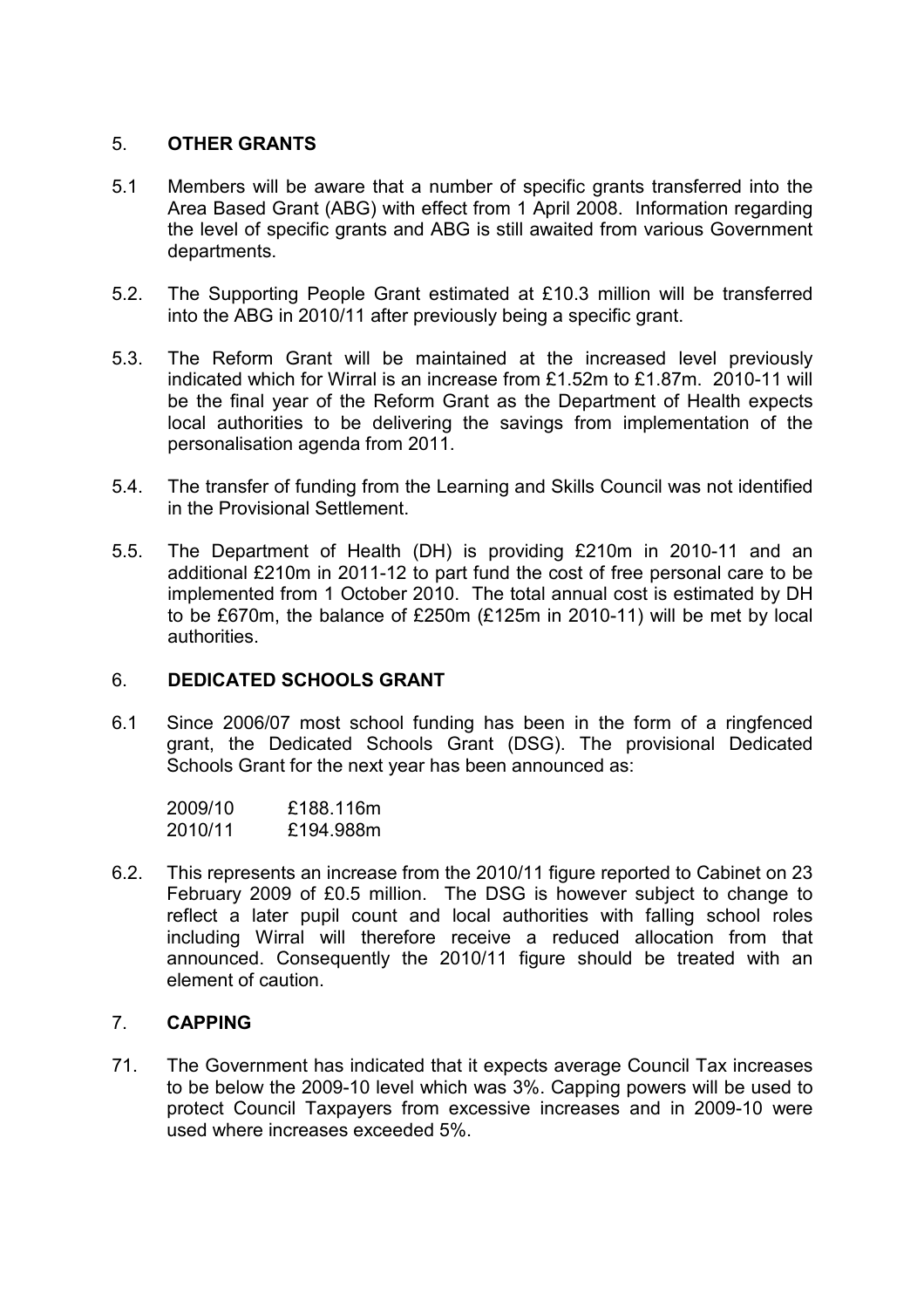### 8 CONSULTATION

- 8.1 The Provisional Formula Grant Settlement is subject to consultation closing on 6 January 2010. No formal date has been given for the release of the Final Settlement although this is likely to be late January 2010.
- 8.2. As in previous years where there have been no changes to the formulae, Ministers will not meet with individual local authorities' delegations during consultation. However, delegations from the various Local Authority Associations and Special Interest Groups e.g. SIGOMA may make representations on behalf of their members.
- 8.3 The Government would however welcome written responses from individual authorities. Given that the settlement was unchanged it is recommended that Wirral should respond to the effect that:-

 Wirral welcomes the opportunity to comment on the Formula Grant Distribution consultation paper.

 We welcome the fact that the Government has kept its promise of providing a stable three year local government finance settlement and has recognised the important work local authorities are undertaking in providing vital services particularly in the current economic climate.

 Equalisation is considered to be an essential part of any local government finance distribution system and the increase in the Relative Needs and Relative Resources blocks is welcomed. We would wish to see the Government continuing to increase the proportion of overall funding that is given to relative needs to ensure that resources are directed according to those assessed needs.

We support the concept of a balance between stability through the damping mechanism, and the funding of agreed needs, but believe this must be kept under review in future funding periods. Local Authorities with funding above the floor only receive 27% of the funding above the threshold. As a result improvements that have been made to the funding formula are, to an extent negated, by this level of scaling.

 The damping arrangements results in a reduction of £7.3 million of funding to Wirral which could otherwise be used to help meet the priorities of Wirral's communities.

#### 9. FINANCIAL IMPLICATIONS

9.1. The financial implications are as stated throughout the report. The Final Local Government Finance Settlement is expected in late January 2010.